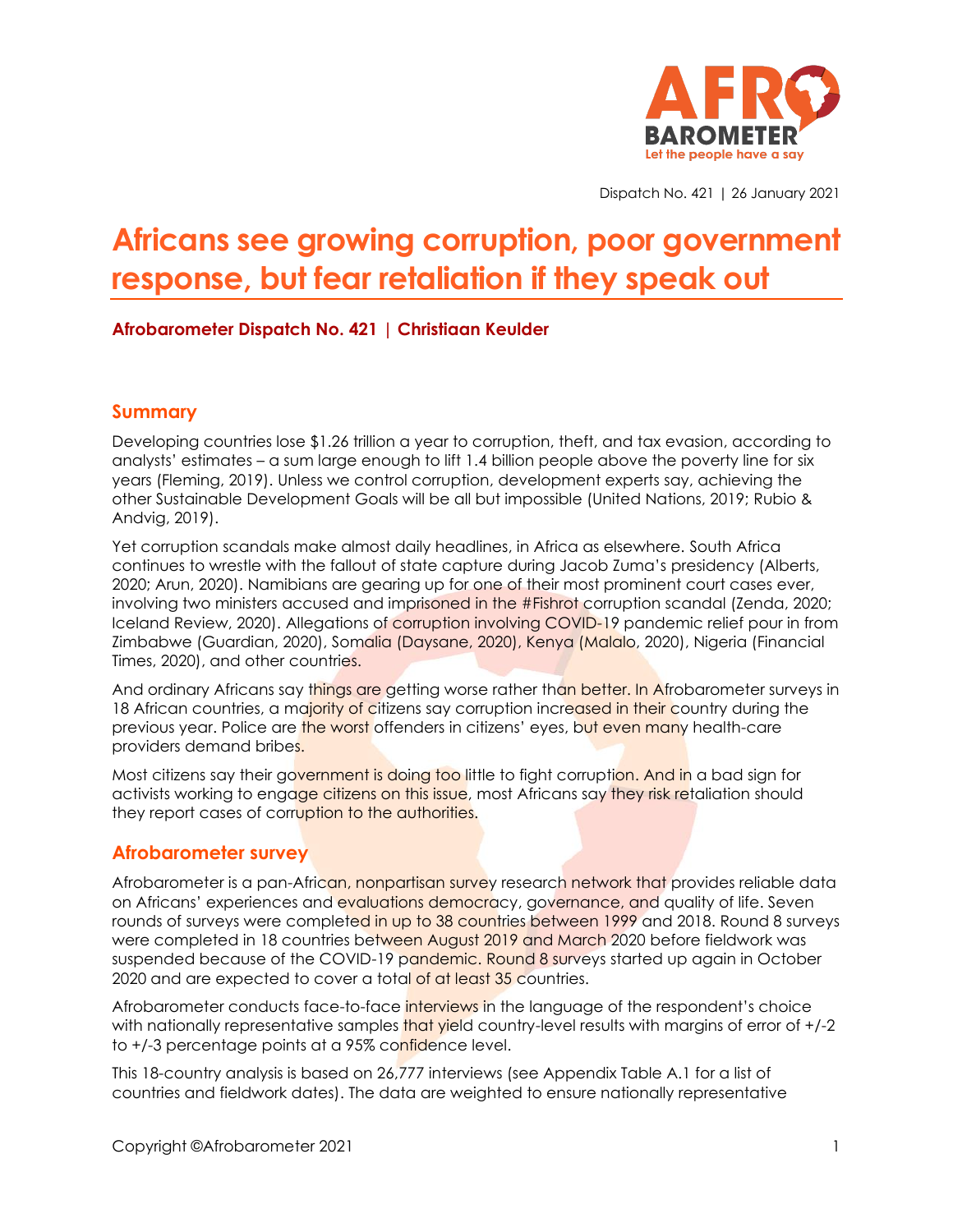

samples. When reporting multi-country averages, each country is weighted equally (rather than in proportion to population size).

## **Key findings**

### *Extent of corruption*

- On average across 18 countries, six in 10 Africans (59%) say that corruption increased in their country during the previous year, including 41% who say it "increased a lot." One in five (21%) believe it decreased at least "somewhat," while 16% say it stayed at the same level [\(Figure 1\)](#page-3-0).
	- o Perceptions of increased corruption levels are most widespread in Gabon (82%), Lesotho (79%), and Mali (74%), as well as in Namibia (74%) – even though survey fieldwork in Namibia was completed *before* the #Fishrot corruption scheme was exposed in November 2019 [\(Figure 2\)](#page-4-0). Angola is the only surveyed country where more people see a decrease (44%) than an increase (33%) in corruption.
	- o The situation has worsened significantly over the past six years in seven of the 16 countries surveyed in both 2014/2015 and 2019/2020 [\(Figure 3\)](#page-5-0). Perceptions of increasing corruption have risen most dramatically in Mali (from 31% to 74%, or +43 percentage points), Gabon (+30 points), Côte d'Ivoire (+25 points), and Guinea (+25 points). In contrast, in three countries the number who report that corruption is increasing has dropped by large margins: Sierra Leone (-30 percentage points), Ghana (-23 points), and Nigeria (-20 points).

### *Who is corrupt*

- **Among key public institutions, the police are most widely seen as corrupt; on average,** almost half (48%) of Africans say "most" or "all" police officials are involved in corruption, in addition to 36% who see "some of them" as corrupt (see also Sanny & Logan, 2020). More than one-third of citizens see corruption in most/all members of Parliament (38%), civil servants (37%), judges and magistrates (35%), tax officials (35%), and Presidency officials (35%). Local government councillors fare only slightly better (33%) [\(Figure 4\)](#page-5-1).
	- o In nine of the 18 countries, half or more of the adult population believe that "most" or "all" police officials are corrupt (*Figure 5*). This proportion exceeds twothirds in Gabon (69%), Uganda (68%), and Kenya (68%) – more than three times the levels recorded in Cabo Verde and Tunisia (both 22%). But even in these countries with relatively low levels of perceived police corruption, police perform more poorly than most other public institutions.
	- o Perceptions of institutional corruption have increased modestly over the past decade [\(Figure 6\)](#page-6-1). On average across 11 countries consistently interviewed between 2008/2009 and 2019/2020, the proportion of citizens who see "most" or "all" officials as corrupt increased by 11 percentage points for the Presidency, by 9 points for MPs, and by 7 points for judges/magistrates while remaining steady for the police, civil servants, and local government councillors.
	- o While perceived corruption varies greatly across countries and institutions, three countries – Guinea, Gabon, and Mali – appear consistently among the five worst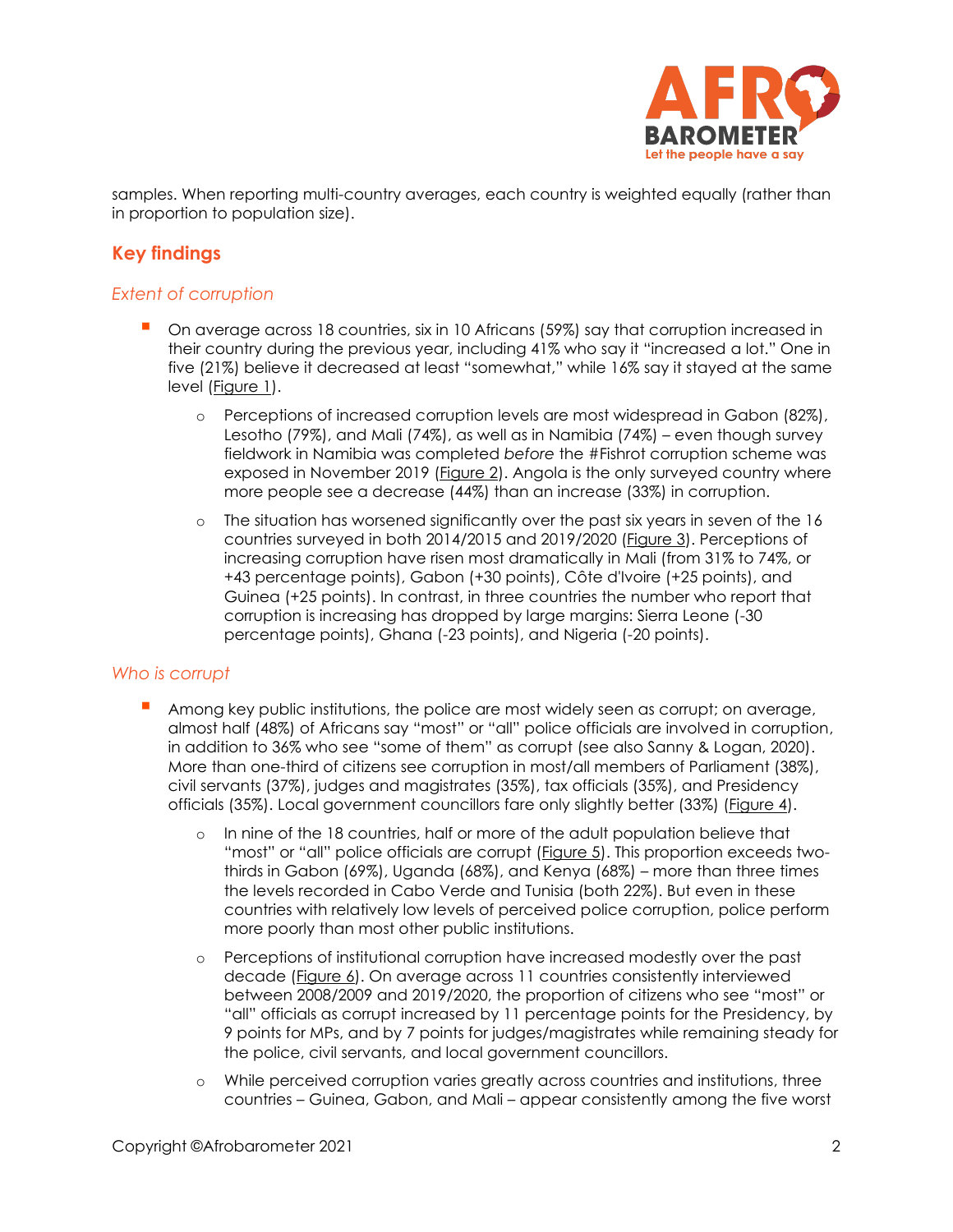

performers for all seven institutions [\(Figure 7\)](#page-7-0), suggesting that in these countries corruption can be seen as endemic. In some other countries, perceptions of official corruption are notably high for some but not all institutions; this is the case in Uganda (civil servants, police, judges, tax officials), Kenya (MPs, local government councillors, police), and Lesotho (Presidency, MPs, civil servants).

o Cabo Verde consistently ranks at the least corrupt end of the scale across all institutions, often joined by Botswana and Tunisia (for six and five institutions, respectively) [\(Figure 8\)](#page-7-1).

### *Experience of bribery*

- Bribery is not an uncommon experience in most African countries [\(Figure 9\)](#page-8-0). On average across 18 countries, fully one-third of citizens who dealt with the police during the previous year say they had to pay a bribe (35% of those who sought police assistance, 33% of those who encountered the police in other situations, such as a traffic stop or investigation).
	- o The same is true for one in four citizens (25%) who tried to obtain a government document, and one in five who went for medical care (20%) or requested assistance at a public school (19%).
	- o Self-reported bribe-paying varies widely across countries [\(Figure 10\)](#page-9-0). Among citizens who sought a government identity document, for example, half (50%) of Kenyans and more than four in 10 Sierra Leoneans (43%) say they had to pay a bribe. In contrast, fewer than one in 20 Cabo Verdeans (3%) and Batswana (4%) report having to bribe someone to obtain such a document.
	- o Looking at the share of the whole population who had to pay a bribe to obtain any of these public services, Cabo Verde again stands out (4%), followed by Namibia (7%) and Botswana (9%). But in Uganda (53%), Guinea (47%), Sierra Leone (46%), and Kenya (45%), around half the population was exposed to bribery in exchange for public services during the previous 12 months [\(Figure 11\)](#page-10-0).

### *Fight against corruption*

- Almost two-thirds (64%) of Africans say their government is doing a "fairly bad" or "very bad" job of fighting official corruption. Only three in 10 (30%) approve of their government's performance ([Figure 12\)](#page-11-0).
	- o Botswana is the only surveyed country where a majority (56%) of citizens approve of their government's anti-corruption efforts, and Sierra Leone is the only other country where positive appraisals outnumber negative [\(Figure 13\)](#page-11-1).
	- $\circ$  In 12 of the 18 countries, fewer than one in three citizens give their government passing marks on corruption, including fewer than one in five Gabonese (15%), Cabo Verdeans (17%), Guineans (18%), Tunisians (19%), and Basotho (19%). Considering that Cabo Verdeans report lower levels of corruption in key institutions than any other surveyed country, one might be surprised at how critical they are of their government's anti-corruption efforts, suggesting that the level of perceived corruption in a country can be a poor predictor of the level of popular satisfaction with the government's performance on the issue.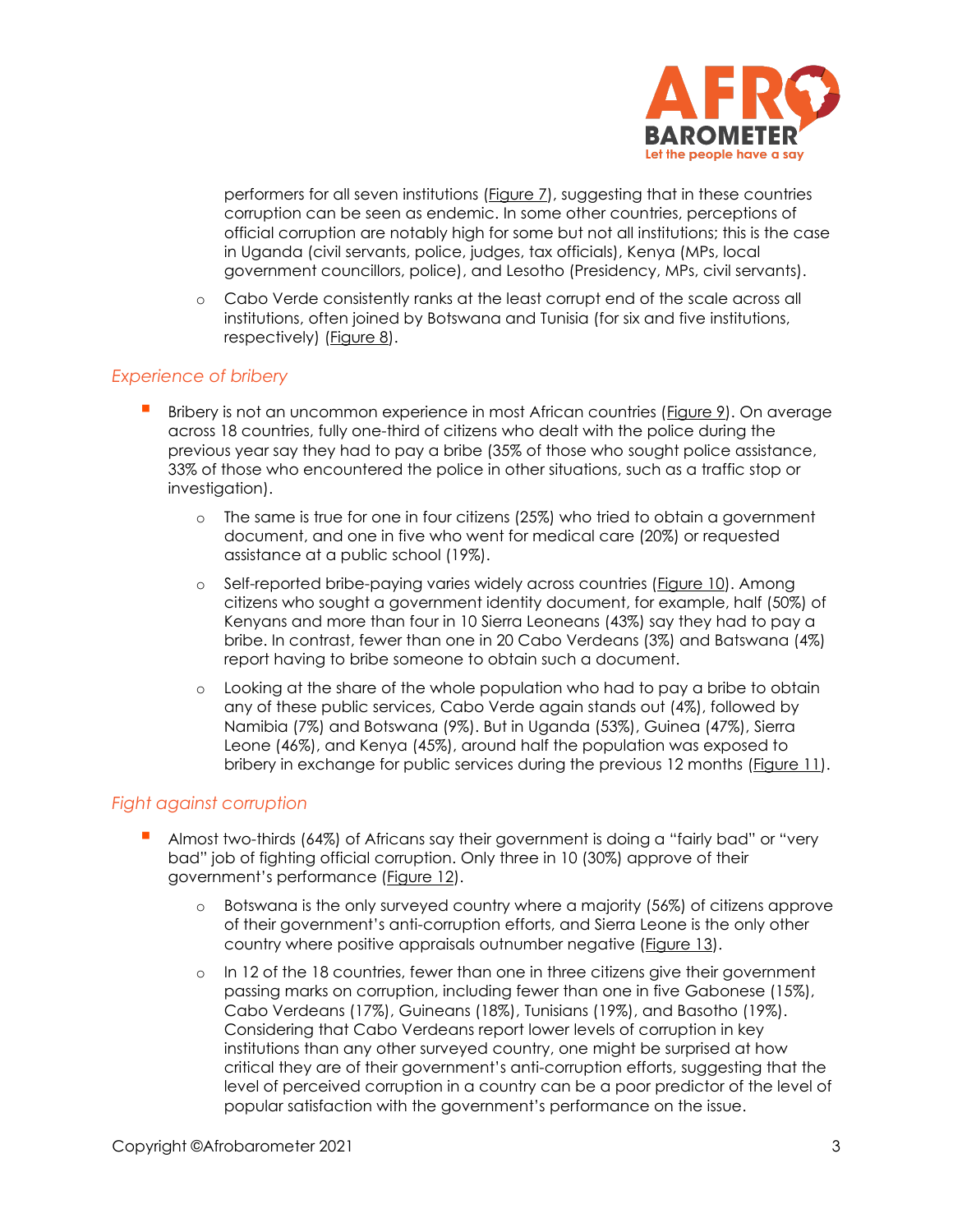

o On average across 11 countries surveyed in both 2008/2009 and 2019/2020, positive assessments of the government's handling of corruption declined by 11 percentage points, including huge drops in Malawi (-35 points) and Namibia (-26 points) [\(Figure 14\)](#page-12-0). Burkina Faso (+8 points) and Kenya (+6 points) are the only countries that show increases in popular approval of the government's performance. Nigeria and Ghana recorded spikes in approval in 2017 (perhaps reflecting optimism under relatively new presidents promising to fight corruption) but dropped back below 2008 levels by the following survey round.

### *Fear of retaliation*

- Almost three-fourths (72%) of Africans say that ordinary citizens risk retaliation or other negative consequences if they report corruption to the authorities. Only one in four (24%) believe they can speak up without fear [\(Figure 15\)](#page-12-1).
	- o Even in Angola, the country with the lowest perceived risk of retaliation, a majority (55%) fear negative consequences if they report corruption. In Gabon, fear of retaliation is nearly universal (91%) [\(Figure 16\)](#page-13-0).

### **Charts**

### *Extent of corruption*



### <span id="page-3-0"></span>**Figure 1: Corruption increased/decreased in previous 12 months** | 18 countries | 2019/2020

*Respondents were asked: In your opinion, over the past year, has the level of corruption in this country increased, decreased, or stayed the same?*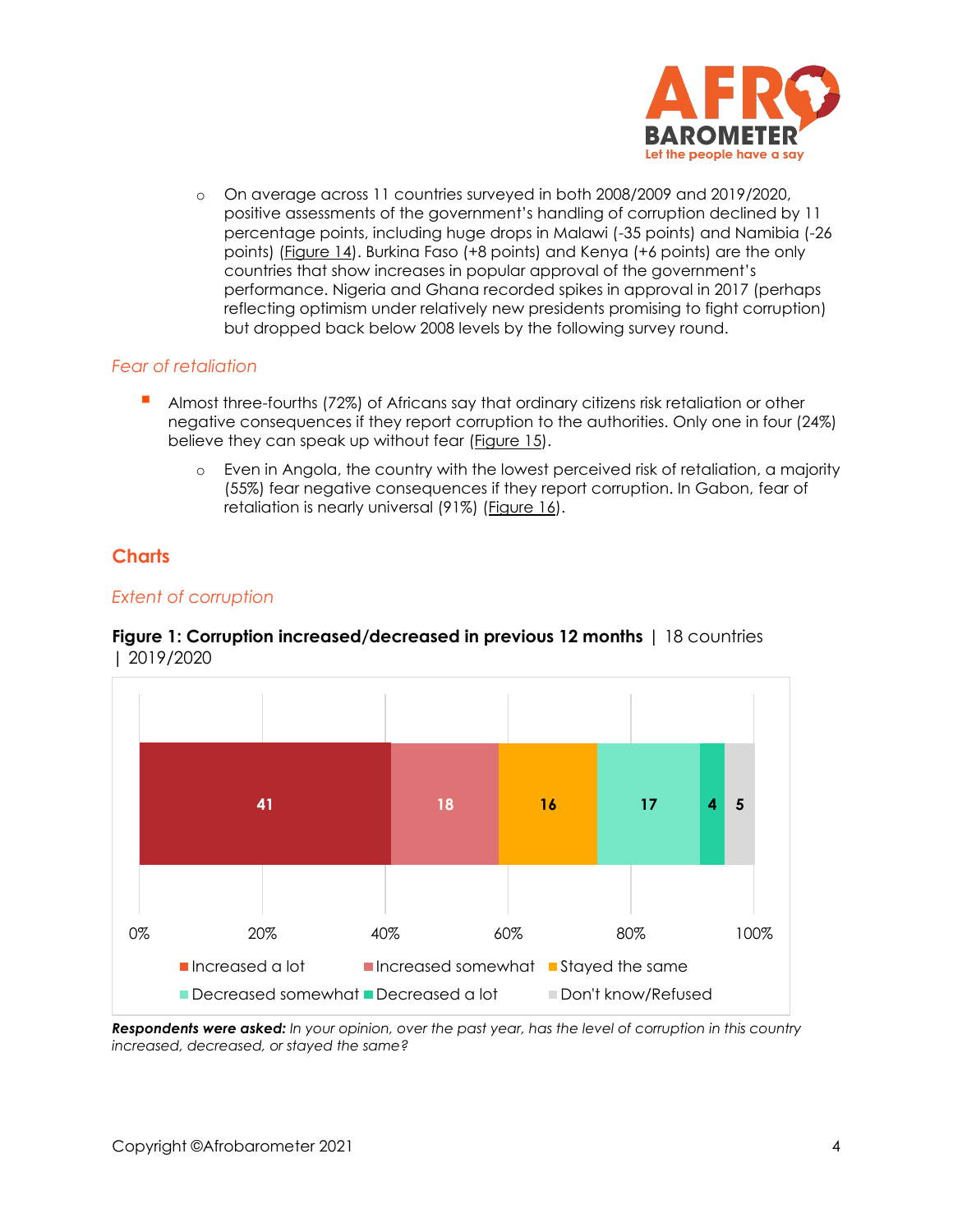



### <span id="page-4-0"></span>**Figure 2: Corruption increased/decreased in previous 12 months** | 18 countries | 2019/2020

*Respondents were asked: In your opinion, over the past year, has the level of corruption in this country increased, decreased, or stayed the same?*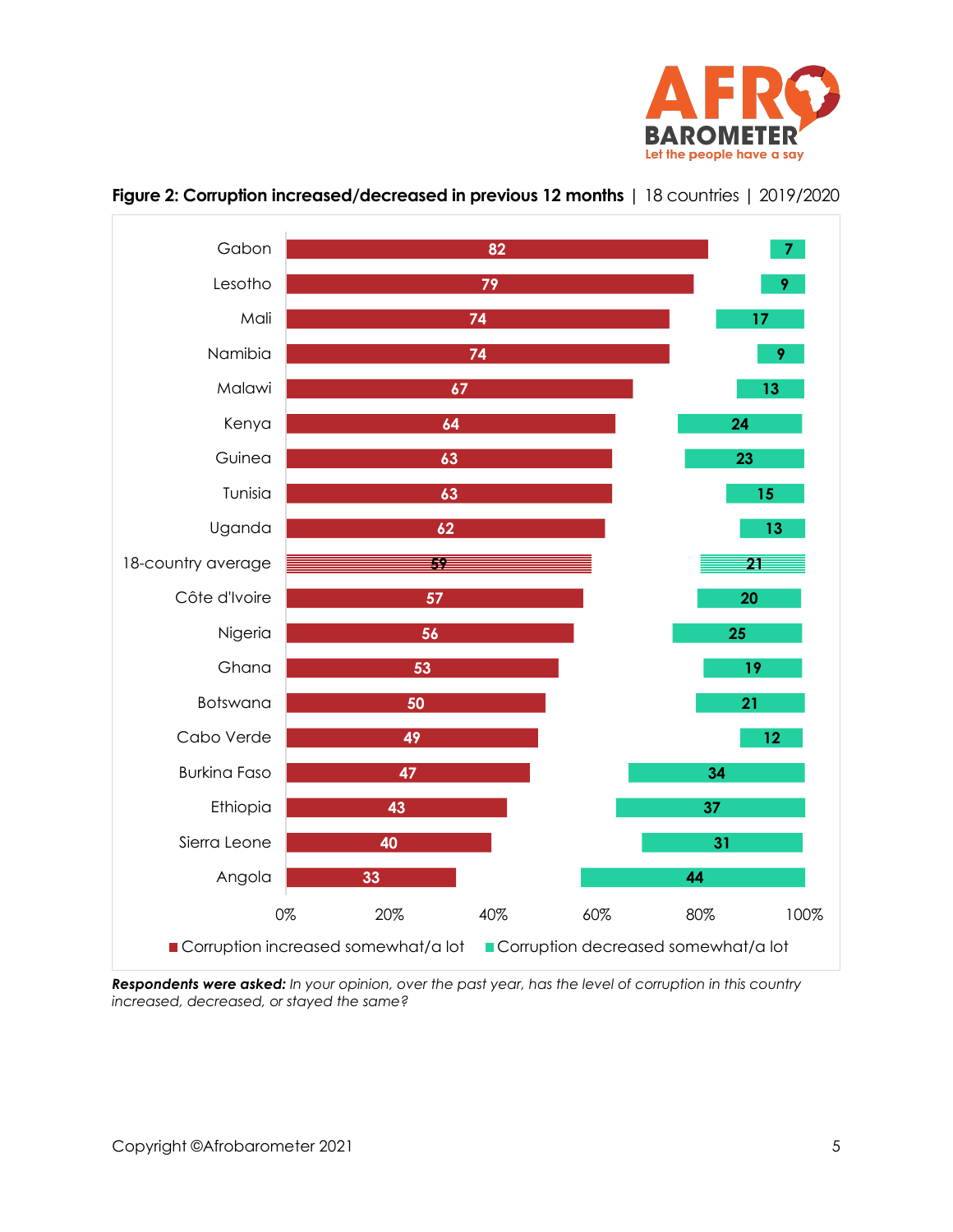



<span id="page-5-0"></span>

*Figure shows the change (in percentage points) between survey rounds in 2014/2015 and 2019/2020 in the proportion of respondents who say corruption increased "somewhat" or "a lot" during the previous year. Positive numbers indicate increases in corruption. \*Angola and Ethiopia were not surveyed in 2014/2015.*

### *Who is corrupt*



<span id="page-5-1"></span>**Figure 4: Corruption in key public institutions** | 18 countries\* | 2019/2020

*Respondents were asked: How many of the following people do you think are involved in corruption, or haven't you heard enough about them to say? (% who say "most" or "all") \*The question about local government councillors was not asked in Angola.*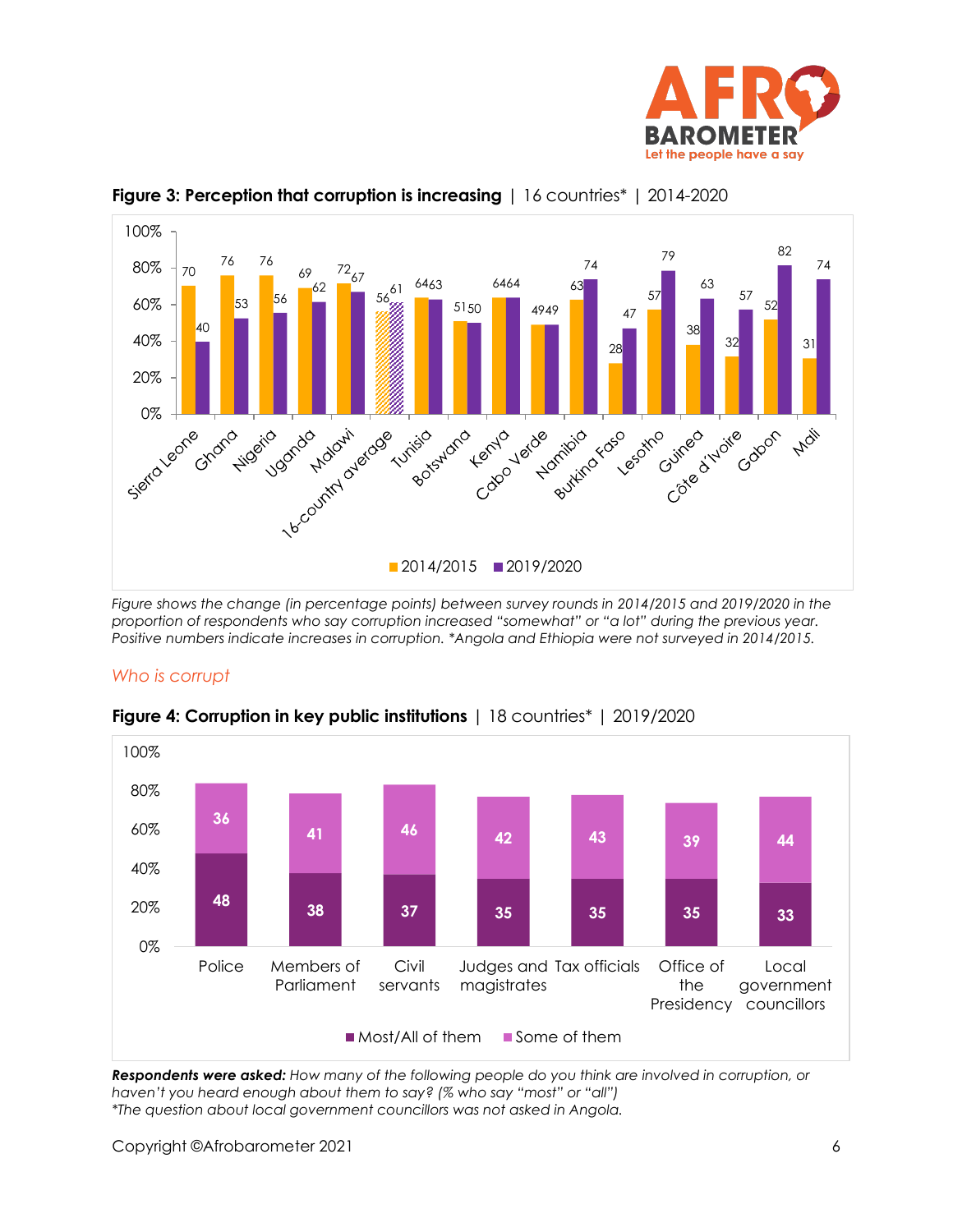



<span id="page-6-0"></span>

*Respondents were asked: How many of the following people do you think are involved in corruption, or haven't you heard enough about them to say: Police? (% who say "most" or "all")*



<span id="page-6-1"></span>**Figure 6: Changes in perceived corruption**  $\vert$  by key institution  $\vert$  11 countries  $\vert$  2008-2020

*Respondents were asked: How many of the following people do you think are involved in corruption, or haven't you heard enough about them to say? (% who say "most" or "all")*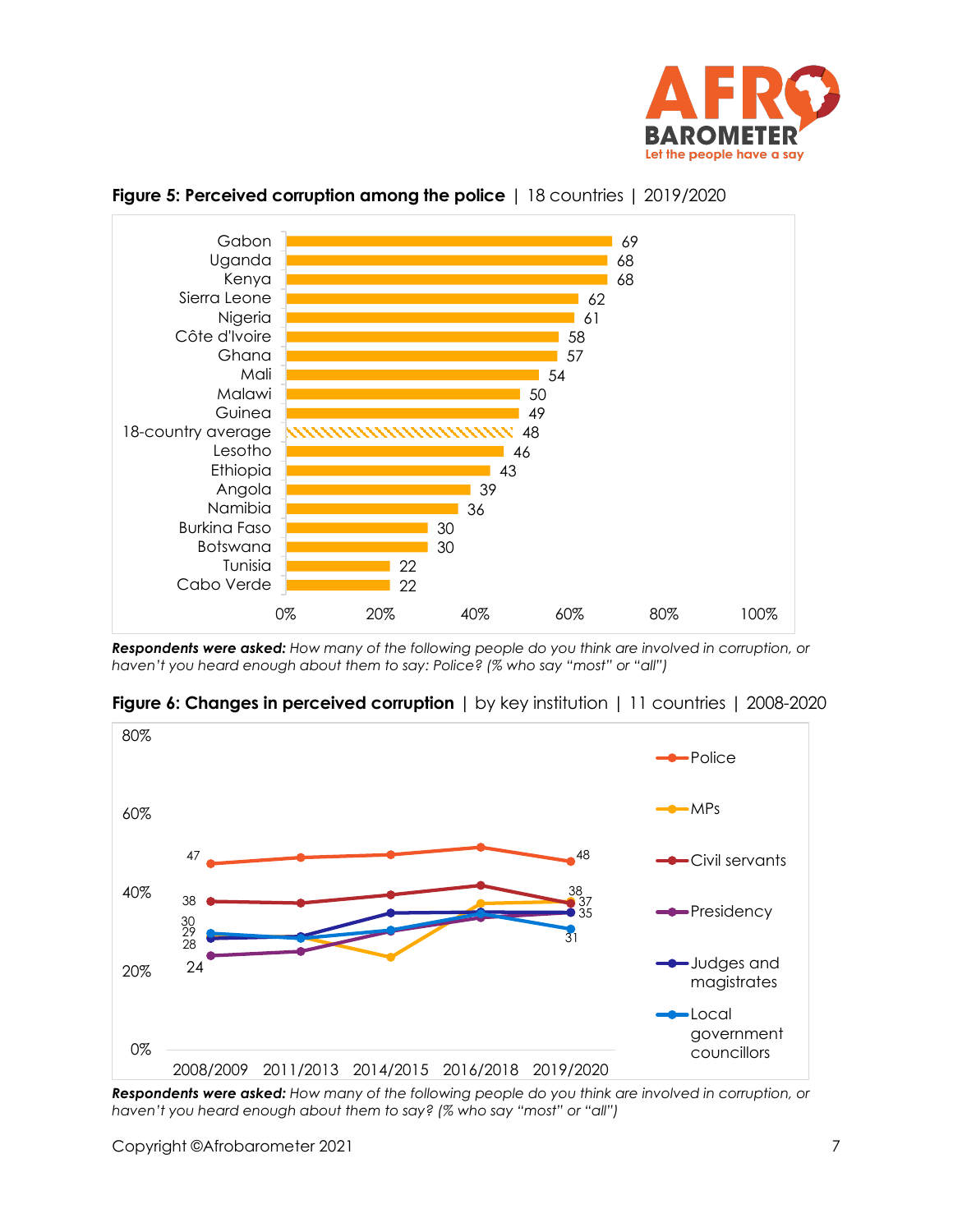



## <span id="page-7-0"></span>**Figure 7: Countries with highest perceived corruption** | by key institution | 18 countries | 2019/2020

*Respondents were asked: How many of the following people do you think are involved in corruption, or haven't you heard enough about them to say? (Figure shows, for each of seven institutions, the five countries where the largest proportions of respondents say "most" or "all" officials are corrupt.)*



<span id="page-7-1"></span>**Figure 8: Countries with lowest perceived corruption** | by key institution | 18 countries | 2019/2020

*Respondents were asked: How many of the following people do you think are involved in corruption, or haven't you heard enough about them to say? (Figure shows, for each of seven institutions, the five countries where the smallest proportions of respondents say "most" or "all" officials are corrupt.)*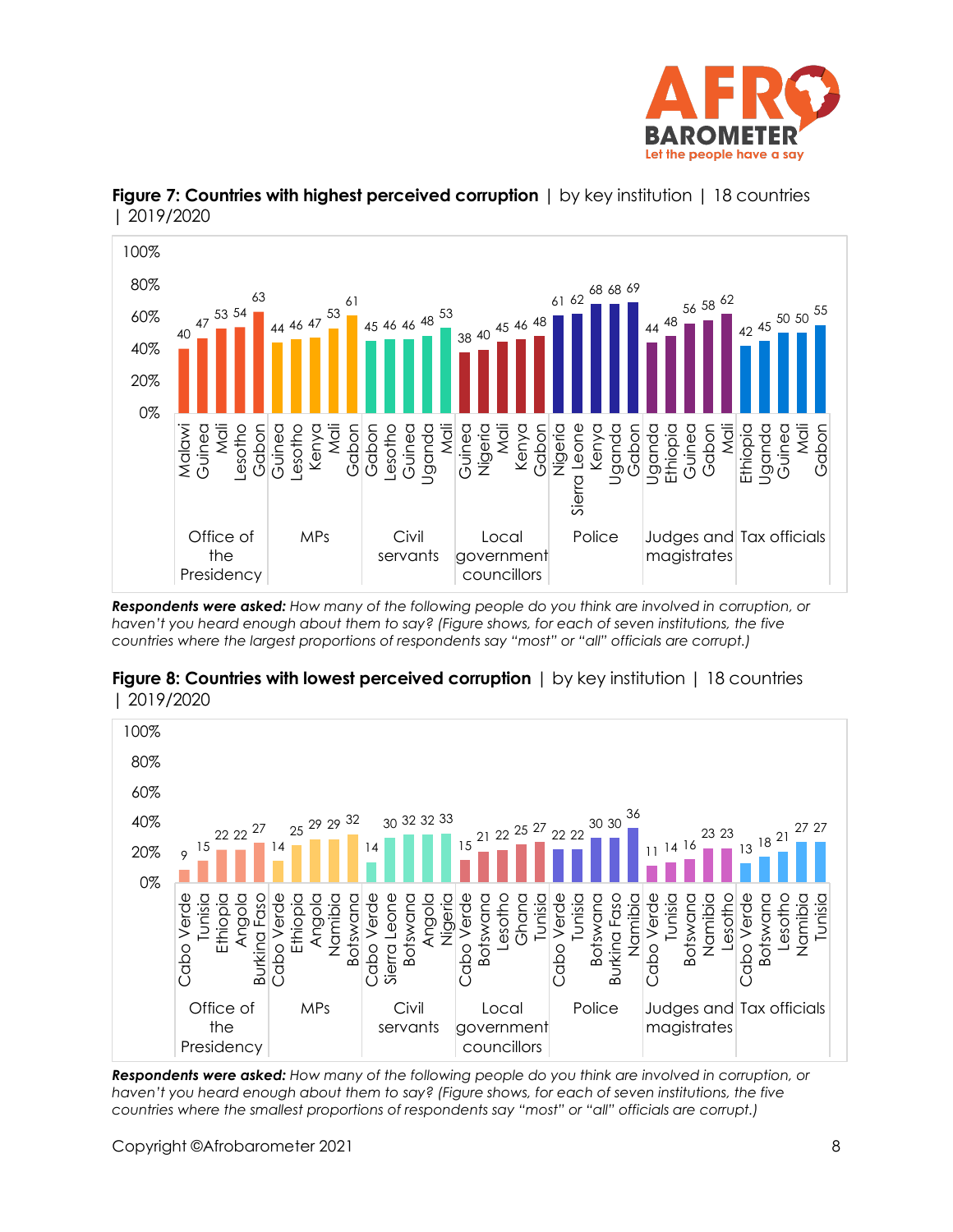

### *Experience of bribery*



#### <span id="page-8-0"></span>**Figure 9: Share of service users who had to pay a bribe to obtain each public service**  | 18 countries | 2019/2020

#### *Respondents were asked:*

*In the past 12 months, have you had contact with a public school? [If yes:] How often, if ever, did you have to pay a bribe, give a gift, or do a favour for a teacher or school official in order to get the services you needed from the schools?*

*In the past 12 months, have you had contact with a public clinic or hospital? [If yes:] How often, if ever, did you have to pay a bribe, give a gift, or do a favour for a health worker or clinic or hospital staff in order to get the medical care you needed?*

*In the past 12 months, have you tried to get an identity document like a birth certificate, driver's license, passport or voter's card, or permit from government? [If yes:] How often, if ever, did you have to pay a bribe, give a gift, or do a favour for a government official in order to get the document you needed?*

*In the past 12 months, have you requested assistance from the police? [If yes:] How often, if ever, did you have to pay a bribe, give a gift, or do a favour for a police officer in order to get the assistance you needed?* 

In the past 12 months, how often have you encountered the police in other situations, like at *checkpoints, during identity checks or traffic stops, or during an investigation? [If yes:] How often, if ever did you have to pay a bribe, give a gift, or do a favour for a police officer in order to avoid a problem during one of these encounters?*

*(% who say "once or twice," "a few times," or "often." Respondents who did not have contact with these services are excluded.)*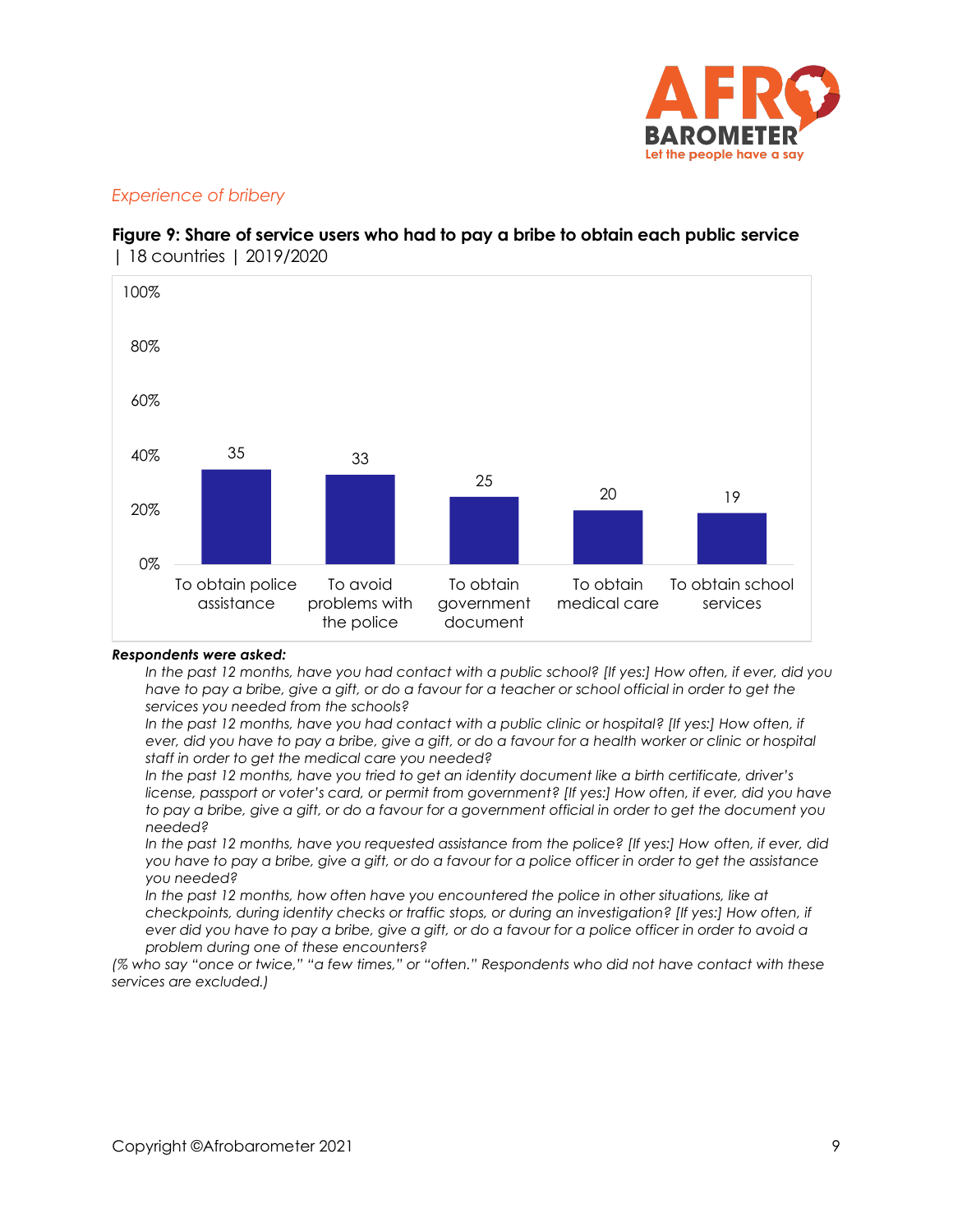



<span id="page-9-0"></span>**Figure 10: Share of citizens seeking identity documents who had to pay a bribe**  | 18 countries | 2019/2020

*Respondents were asked: In the past 12 months, have you tried to get an identity document like a birth certificate, driver's license, passport or voter's card, or permit from government? [If yes:] How often, if ever, did you have to pay a bribe, give a gift, or do a favour for a government official in order to get the document you needed?*

*(Respondents who did not try to get an identity document are excluded.)*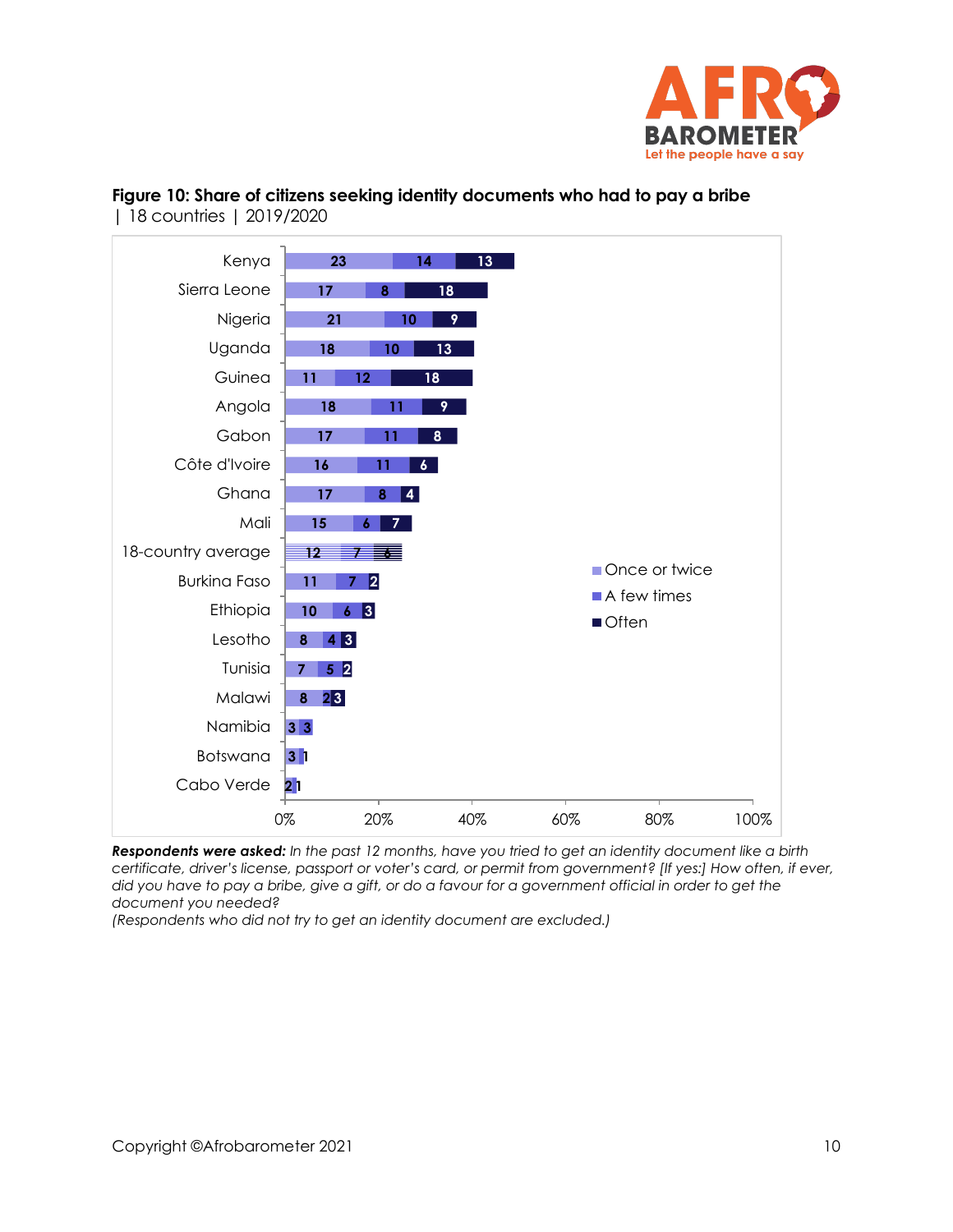



<span id="page-10-0"></span>

#### *Respondents were asked:*

*In the past 12 months, have you had contact with a public school? [If yes:] How often, if ever, did you*  have to pay a bribe, give a gift, or do a favour for a teacher or school official in order to get the *services you needed from the schools?*

*In the past 12 months, have you had contact with a public clinic or hospital? [If yes:] How often, if ever, did you have to pay a bribe, give a gift, or do a favour for a health worker or clinic or hospital staff in order to get the medical care you needed?*

*In the past 12 months, have you tried to get an identity document like a birth certificate, driver's license, passport or voter's card, or permit from government? [If yes:] How often, if ever, did you have to pay a bribe, give a gift, or do a favour for a government official in order to get the document you needed?*

*In the past 12 months, have you requested assistance from the police? [If yes:] How often, if ever, did you have to pay a bribe, give a gift, or do a favour for a police officer in order to get the assistance you needed?* 

In the past 12 months, how often have you encountered the police in other situations, like at *checkpoints, during identity checks or traffic stops, or during an investigation? [If yes:] How often, if ever did you have to pay a bribe, give a gift, or do a favour for a police officer in order to avoid a problem during one of these encounters?*

*(% of all respondents who say they ever paid a bribe ("once or twice," "a few times," or "often") for any of these services or to avoid problems in the past year)*

> Do your own analysis of Afrobarometer data – on any question, for any country and survey round. It's easy and free at www.afrobarometer.org/online-data-analysis.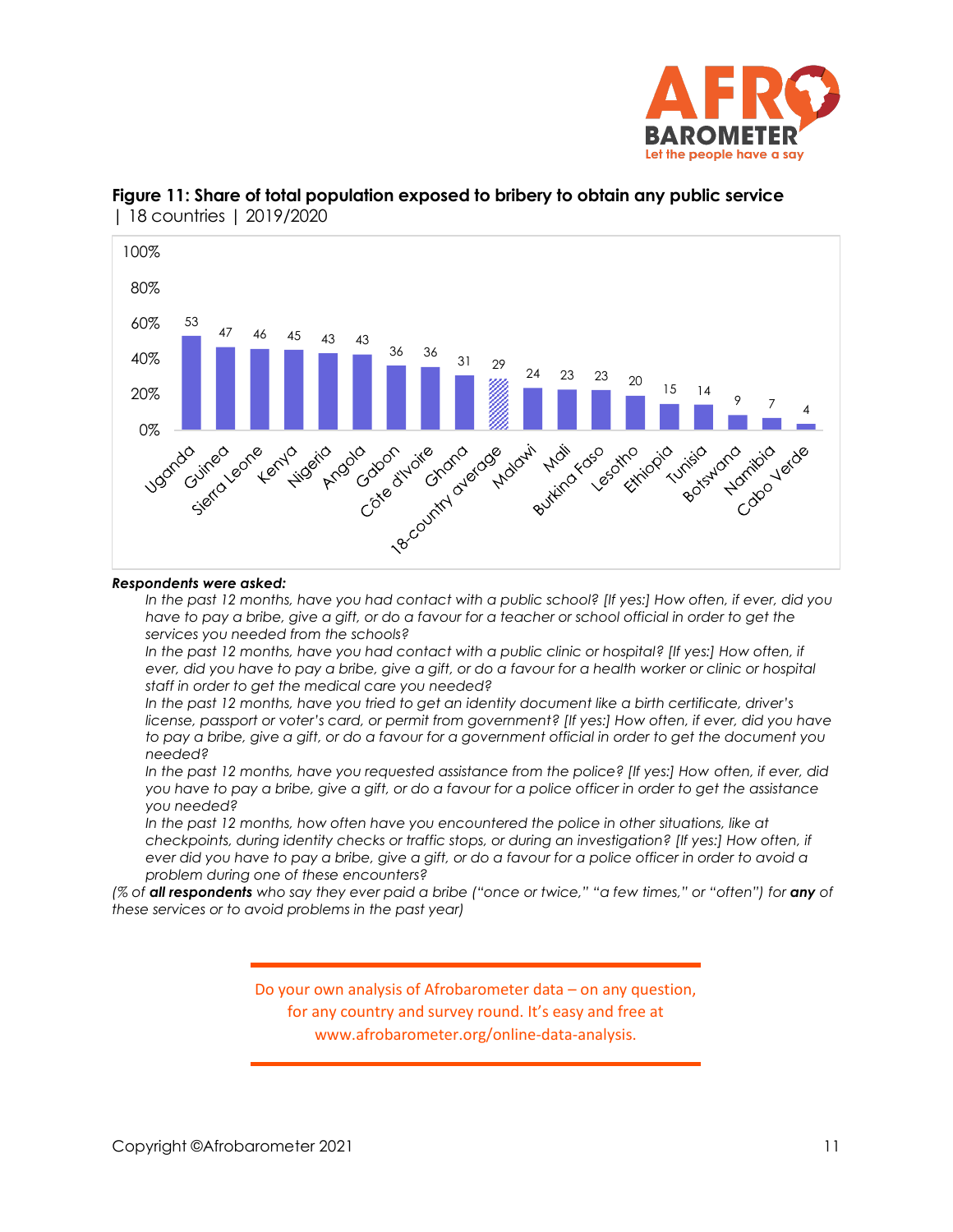

### *Fight against corruption*



### <span id="page-11-0"></span>**Figure 12: Government performance in fighting corruption |** 18 countries | 2019/2020

<span id="page-11-1"></span>



*Respondents were asked: How well or badly would you say the current government is handling the following matters, or haven't you heard enough to say: Fighting corruption in government?*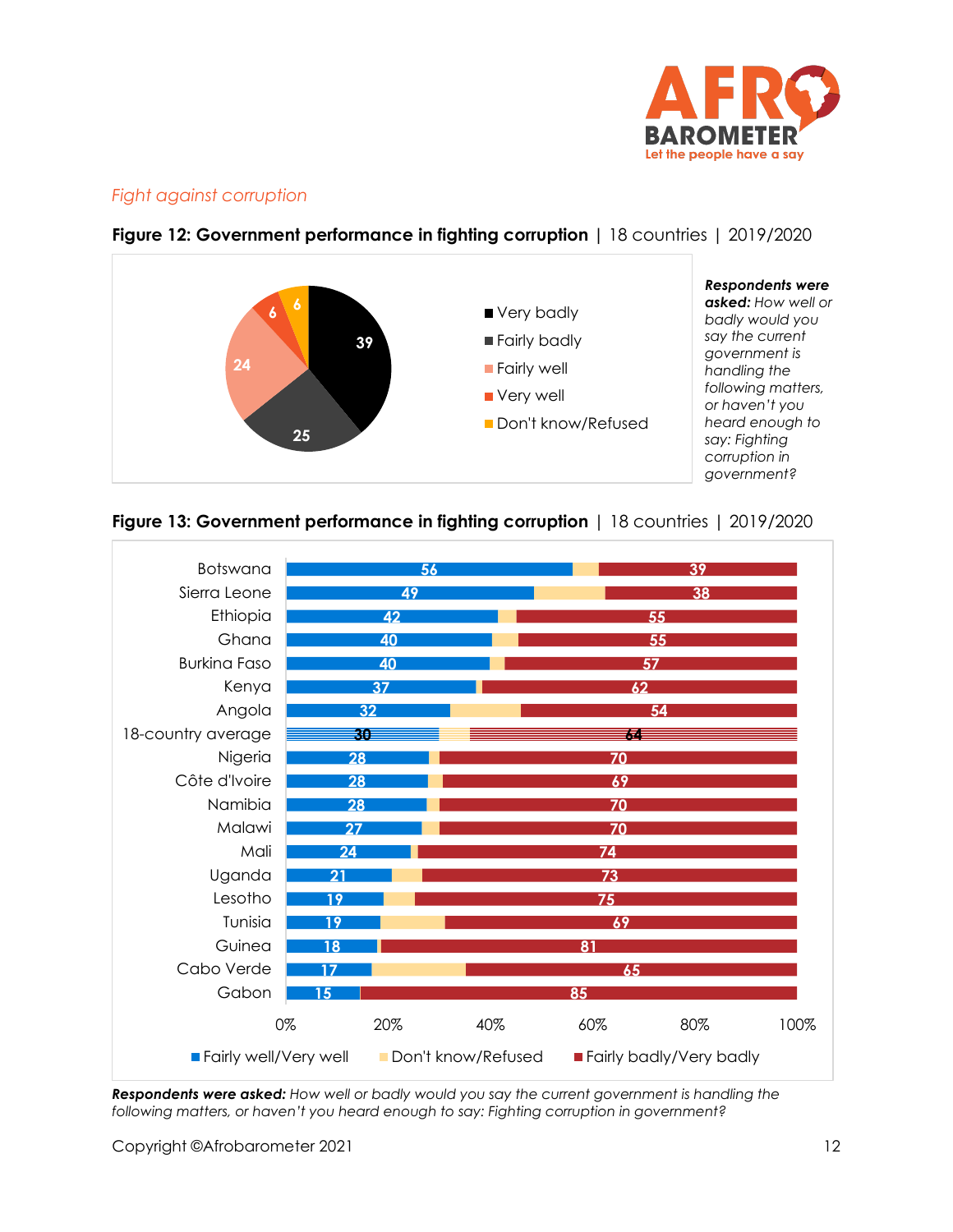



### <span id="page-12-0"></span>**Figure 14: Change in approval of government performance in fighting corruption**  | 11 countries | 2008-2020

*Figure shows the change (in percentage points) between survey rounds in 2008/2009 and 2019/2020 in the proportion of respondents who say the government is handling the fight against corruption "fairly well" or "very well." Positive numbers indicate increases in approval.*

### *Fear of retaliation*



### <span id="page-12-1"></span>**Figure 15: Do you risk retaliation if you report corruption?** | 18 countries | 2019/2020

*Respondents were asked: In this country, can ordinary people report incidences of corruption without fear, or do they risk retaliation or other negative consequences if they speak out?*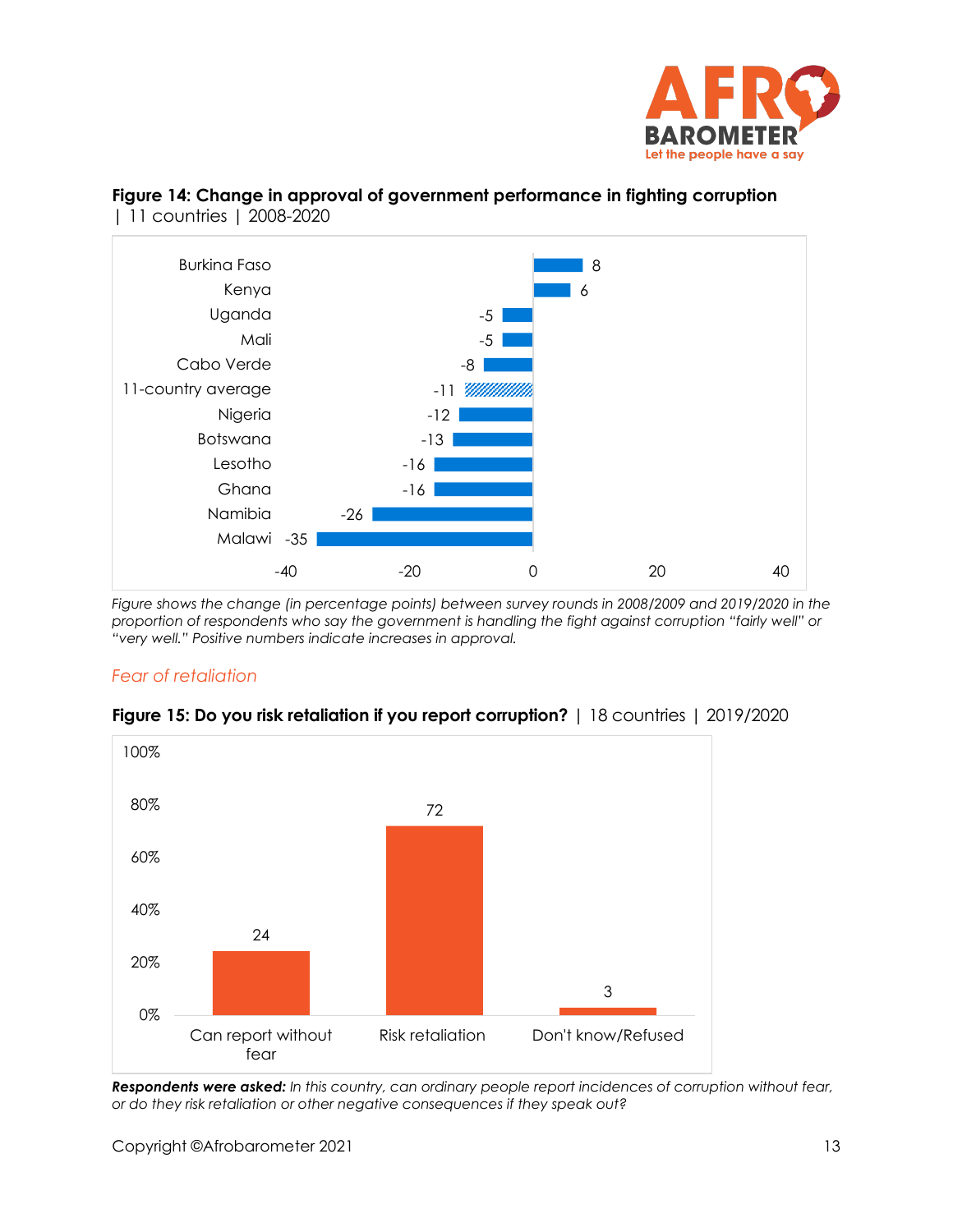



<span id="page-13-0"></span>

*Respondents were asked: In this country, can ordinary people report incidences of corruption without fear, or do they risk retaliation or other negative consequences if they speak out? (% who say they risk retaliation)*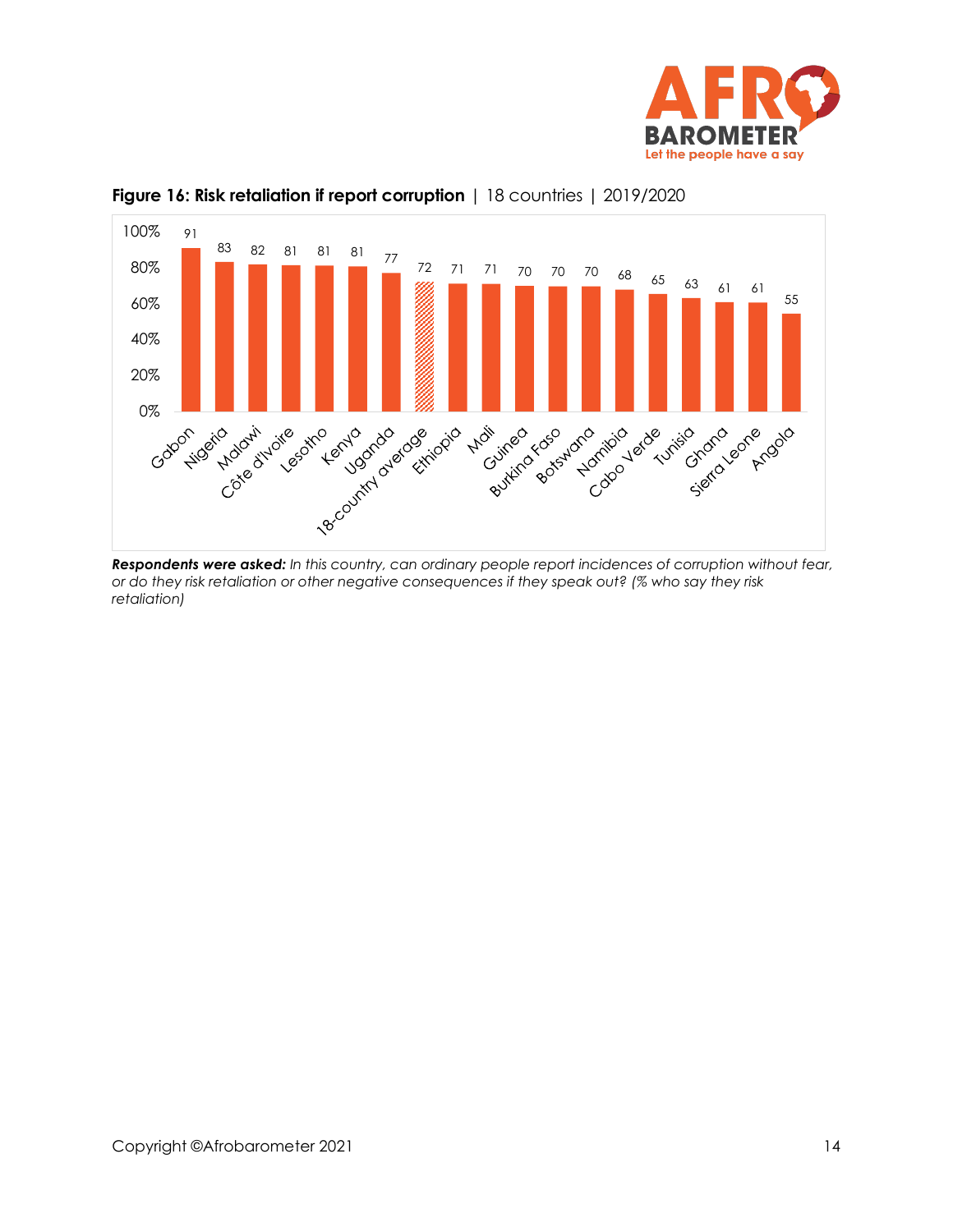

### **References**

- Alberts, D. (2020). [South African court postpones hearing of Jacob Zuma's corruption trial](https://www.bloomberg.com/news/articles/2020-12-08/south-african-court-postpones-hearing-of-zuma-corruption-trial). Bloomberg. 8 December.
- Arun, N. (2019)[. State capture: Zuma, the Guptas, and the sale of South Africa.](https://www.bbc.com/news/world-africa-48980964) BBC. 14 July.
- Chingono, N. (2020). [Zimbabwe health minister facing coronavirus corruption charge sacked.](https://www.theguardian.com/global-development/2020/jul/09/zimbabwe-health-minister-facing-coronavirus-corruption-charge-sacked) Guardian. 9 July.

Dhaysane, M. (2020). [Somalia jails 4 health officials over corruption.](https://www.aa.com.tr/en/africa/somalia-jails-4-health-officials-over-corruption/1951561) Anadolu Agency. 24 August.

- Financial Times. (2020). Africa's Covid-[19 corruption: 'Theft doesn't even stop during a pandemic.'](https://www.ft.com/content/617187c2-ab0b-4cf9-bdca-0aa246548745) 31 August.
- Fleming, S. (2019). [Corruption costs developing countries \\$1.26 trillion every year -](https://www.weforum.org/agenda/2019/12/corruption-global-problem-statistics-cost/) yet half of EMEA [think it's acceptable.](https://www.weforum.org/agenda/2019/12/corruption-global-problem-statistics-cost/) World Economic Forum. 9 December.
- Iceland Review. (2020)[. Fishrot files investigation closed in Namibia, further arrests expected.](file:///C:/Users/BrianHoward/Documents/Afrobarometer/Global%20releases/R8/First%20half%20(18%20countries)-sept20/Corruption-oct20/Fishrot%20Files%20Investigation%20Closed%20in%20Namibia,%20Further%20Arrests%20Expected) 14 December.
- Malalo, H. (2020)[. Kenya anti-graft agency slams procurement of COVID-19 equipment.](https://www.reuters.com/article/us-kenya-corruption/kenya-anti-graft-agency-slams-procurement-of-covid-19-equipment-idUSKCN26F3CC) Reuters. 24 September.
- Rubio, D. F., & Andvig, E. (2019). [Serious about sustainability? Get serious about corruption.](https://www.weforum.org/agenda/2019/09/serious-about-sustainability-get-serious-about-corruption/) World Economic Forum. 23 September.
- Sanny, J. A.-N., & Logan, C. (2020). Citizens' negative perceptions of police extend well beyond Nigeria's [#EndSARS.](https://afrobarometer.org/sites/default/files/publications/Dispatches/ad403-negative_perceptions_of_police_go_well_beyond_nigeria-afrobarometer_dispatch-v4-5nov20.pdf) Afrobarometer Dispatch No. 403.
- Transparency International. (2019)[. SDG 16 is the key to the 2030 agenda.](https://www.transparency.org/en/press/sdg-16-is-the-key-to-the-2030-agenda) 9 July.
- United Nations. (2019)[. Corruption and the sustainable development goals.](https://doi.org/10.18356/9b4bda79-en) In World Public Sector Report 2019.
- Zenda, C. (2020). 'Fish-[rot' scandal stink reaches far beyond Namibia's shores](https://www.fairplanet.org/story/%E2%80%98fish-rot%E2%80%99-scandal-stink-reaches-far-beyond-namibia%E2%80%99s-shores/). Fair Planet. 16 November.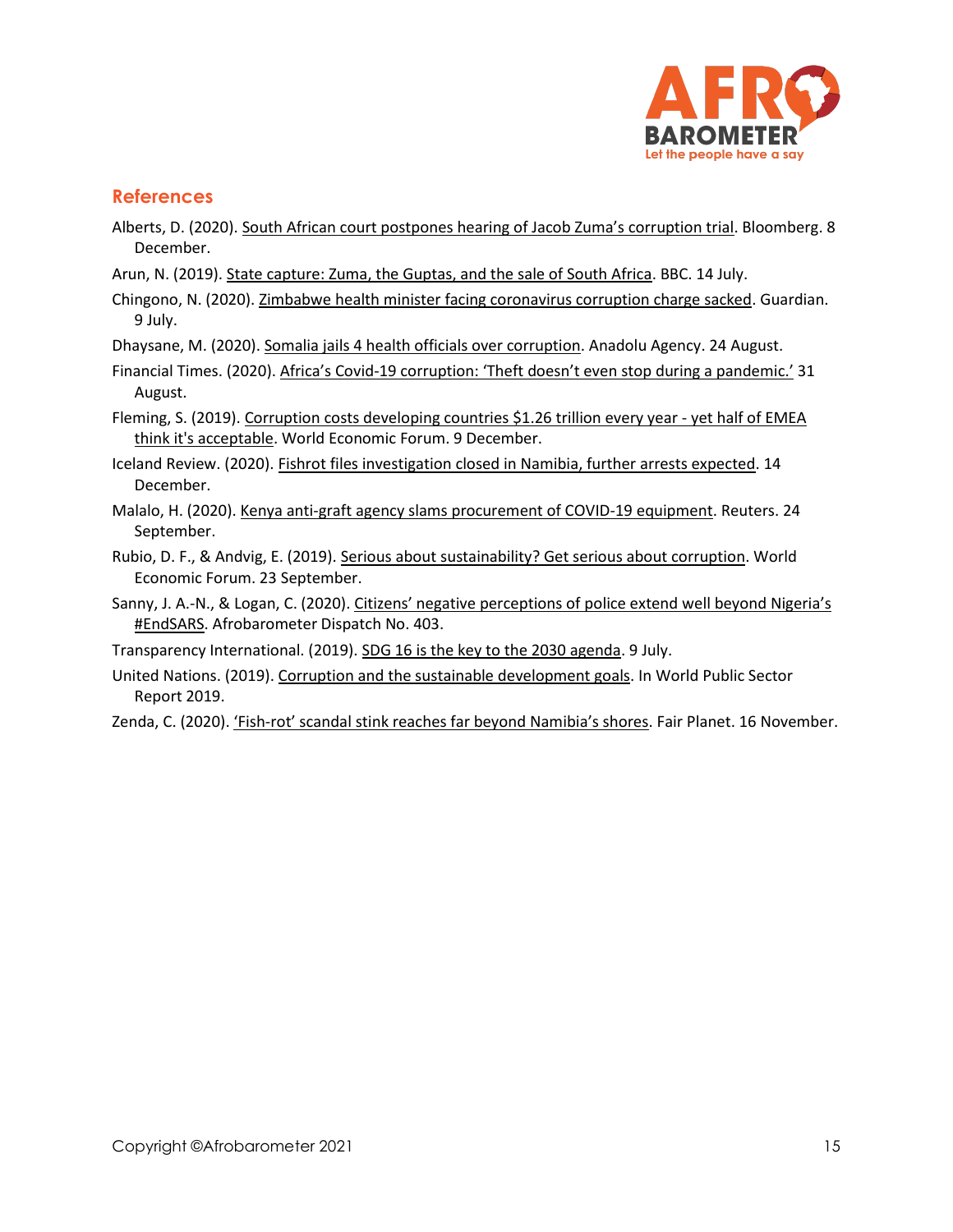

# **Appendix**

## **Table A.1: Afrobarometer Round 8 fieldwork dates and previous survey rounds**

| <b>Country</b>      | <b>Months when Round 7</b><br>fieldwork was conducted | <b>Previous survey rounds</b>            |
|---------------------|-------------------------------------------------------|------------------------------------------|
| Angola              | Nov-Dec 2019                                          | N/A                                      |
| <b>Botswana</b>     | July-Aug 2019                                         | 1999, 2003, 2005, 2008, 2012, 2014, 2017 |
| <b>Burkina Faso</b> | Dec 2019                                              | 2008, 2012, 2015, 2-17                   |
| <b>Cabo Verde</b>   | Dec 2019                                              | 2002, 2005, 2008, 2011, 2014, 2017       |
| Côte d'Ivoire       | Nov 2019                                              | 2013, 2014, 2017                         |
| <b>Ethiopia</b>     | Dec 2019-Jan 2020                                     | 2013                                     |
| Gabon               | Feb 2020                                              | 2015, 2017                               |
| Ghana               | Sept-Oct 2019                                         | 1999, 2002, 2005, 2008, 2012, 2014, 2017 |
| Guinea              | Nov-Dec 2019                                          | 2013, 2015, 2017                         |
| <b>Kenya</b>        | Aug-Sept 2019                                         | 2003, 2005, 2008, 2011, 2014, 2016       |
| Lesotho             | Feb-March 2020                                        | 2000, 2003, 2005, 2008, 2012, 2014, 2017 |
| <b>Malawi</b>       | <b>Nov-Dec 2019</b>                                   | 1999, 2003, 2005, 2008, 2012, 2014, 2017 |
| Mali                | March-April 2020                                      | 2001, 2002, 2005, 2008, 2013, 2014, 2017 |
| <b>Namibia</b>      | Aug 2019                                              | 1999, 2003, 2006, 2008, 2012, 2014, 2017 |
| <b>Nigeria</b>      | Jan-Feb 2020                                          | 2000, 2003, 2005, 2008, 2013, 2015, 2017 |
| <b>Sierra Leone</b> | <b>March 2020</b>                                     | 2012, 2015, 2018                         |
| <b>Tunisia</b>      | Feb-March 2020                                        | 2013, 2015, 2018                         |
| <b>Uganda</b>       | Sept-Oct 2019                                         | 2000, 2002, 2005, 2008, 2012, 2015, 2017 |